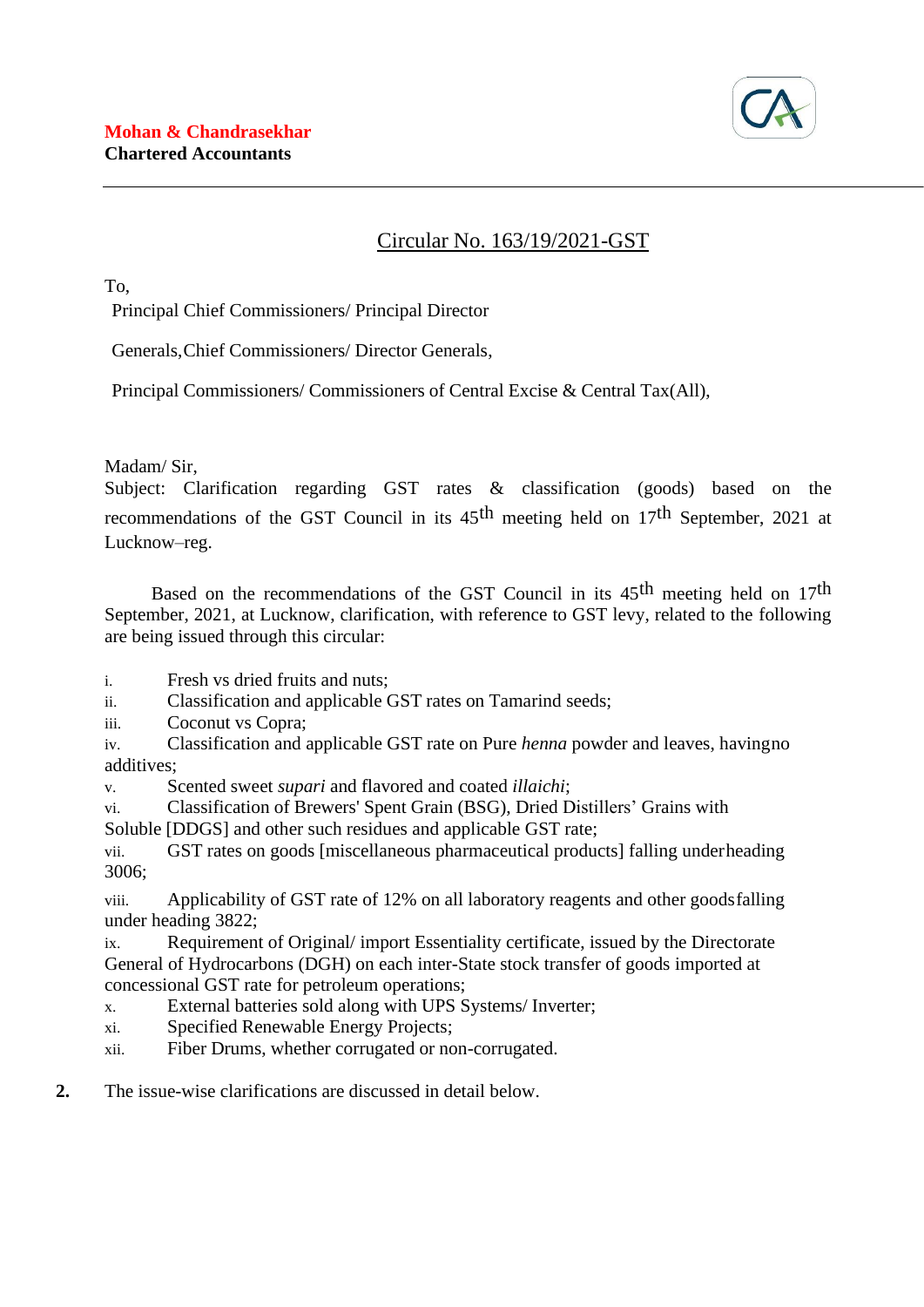### **3. Applicability of GST on fresh and dried fruits and nuts:**

3.1 Representations have been received seeking clarification regarding the distinction between fresh and dried fruits and nuts and applicable GST rates.

3.2 At present, fresh nuts (almond, walnut, hazelnut, pistachio etc) falling under heading 0801 and 0802 are exempt from GST, while dried nuts under these headings attract GST at the rate of 5%/ 12%. The general Explanatory Notes to chapter 08 mentions that this chapter covers fruit, nuts intended for human consumption. They may be **fresh (including chilled)**, **frozen** (whether or not previously cooked by steaming or boiling in water or containing added sweetening matter) or **dried (including dehydrated, evaporated or freeze-dried**).Thus, HS chapter differentiatesbetween fresh, frozen and dried fruits and nuts. Fresh fruit and nuts would thus cover fruit and nuts which are meant to be supplied in the state as plucked. They continue to be fresh even if chilled. However, fruit and nuts do not qualify as fresh, once frozen (cooked or otherwise), or intentionally dried to dehydrate including through sun drying, evaporation or freezing, for supply as dried fruits or nuts. It may be noted that in terms of note 3 to Chapter 8, dried fruits, even if partially re-hydrated, or subject to preservation say by moderate heat treatment, retain the character of dried fruits or dried nuts.

3.3. Therefore, exemption from GST to fresh fruits and nuts covers only such products which are not frozen or dried in any manner as stated above or otherwise processed. Supply of dried fruits and nuts, falling under heading 0801 and 0802 attract GST at the rate of 5%/12% as specified in the respective rate Schedules.

### **4. Applicability of GST on tamarind seeds:**

4.1 Representations have been received seeking clarification regarding classification and applicable GST rates on tamarind seeds. The dispute is in classification of tamarind seeds between tariff heading 1207 and 1209.

4.2 As per general Explanatory Notes to HS 2017, heading 1209, covering seeds, fruit and spores, of a kind used for sowing, covers tamarind seeds. As per Chapter note 3 to Chapter 12, for the purposes of heading 1209, beet seeds, grass and other herbage seeds,seeds of ornamental flowers, vegetable seeds, seeds of forest trees, seeds of fruit trees, seeds of vetches (other than those of the species *Vicia faba*) or of lupines are to be regarded as "seeds of a kind used for sowing". Thus, tamarind seeds, even if used for any purpose other than sowing, is liable to be classified under heading 1209 and hitherto attracted nil GST rate, irrespective of its use (for the period 01.07.2017 to30.09.2021).

4.3 The GST council in its 45<sup>th</sup> meeting recommended GST rate on seeds, falling under heading 1209, meant for any use other than sowing to 5% (S. No. 71A of schedule I of notification No. 1/2017- Central Tax (Rate) dated 28.06.2017) and Nil rate would apply only to seeds for this heading if used for sowing purposes (S. No. 86 of schedule of notification No. 2/2017- Central Tax (Rate) dated 28.06.2017). Hence, with effect from 1.10.2021, tamarind and other seeds falling under heading 1209, (i.e. including tamarindseeds), if not supplied as seed for sowing, would attract GST at the rate of 5%.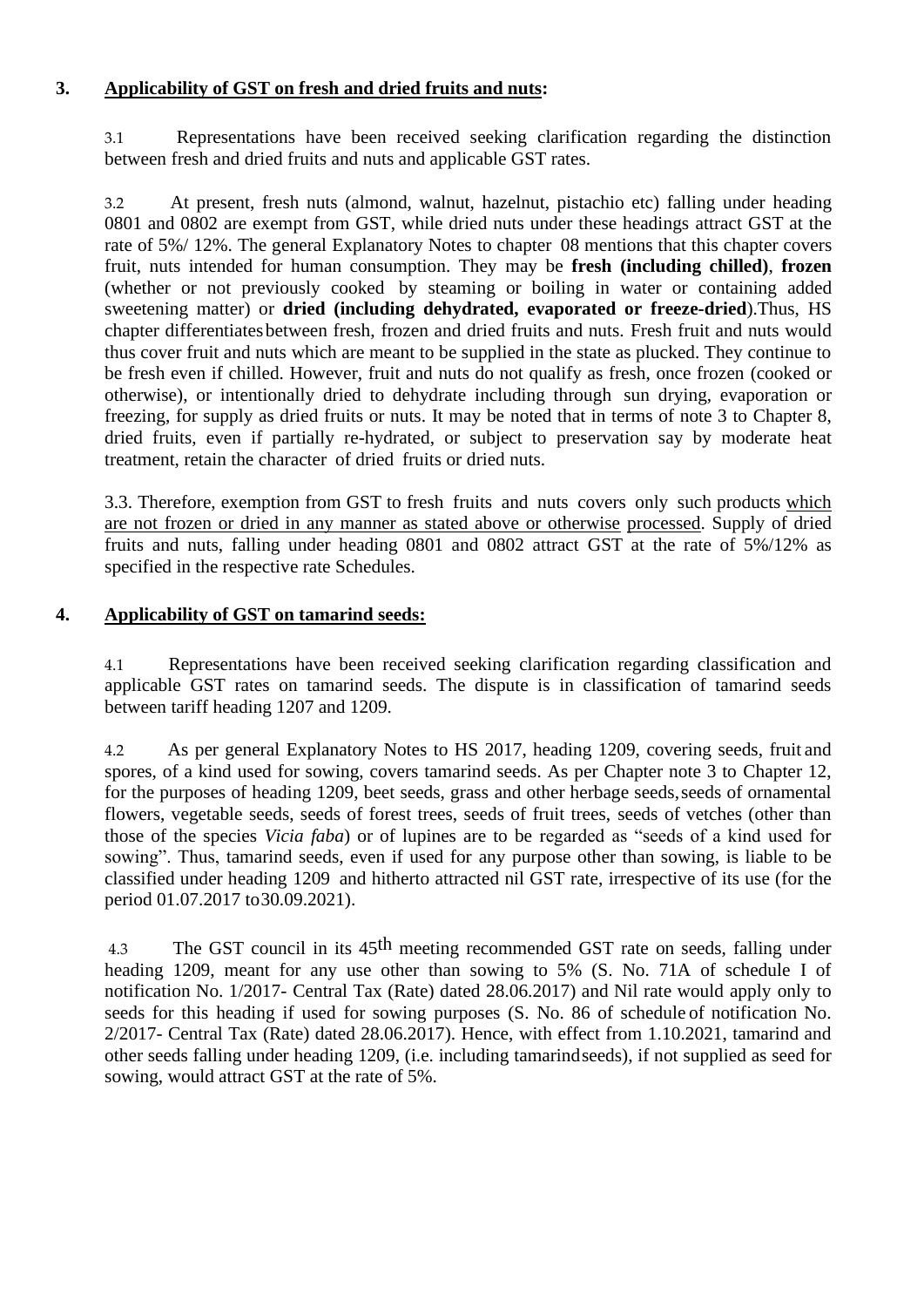# *5.* **Clarification of definition of** *Copra:*

5.1. Representations have been received seeking clarification regarding the definition of *Copra* and applicable GST rates.

5.2 As per Explanatory Notes to HS (2017 edition) to heading 1203, *Copra* is dried flesh of coconut generally used for the extraction of coconut oil. Coconut kernel turns into *copra*, when it separates from the shell skin, while still being inside the shell. The whole unbroken kernel could be taken out of shell only when it converts to *copra*. Once taken out of shell, *copra* could be supplied either whole or broken.

5.3. As per the Explanatory Notes to HS, the heading 0801 covers coconut fresh or dried but excludes *Copra*. Thus, exemption available to Coconut, fresh or dried, whether or not shelled or peeled, vide entry at S. No. 47 of notification No. 2/2017- Central Tax (Rate) dated 28.6.2017, is not available to *Copra*. Accordingly, *Copra*, classified under heading 1203, attracts GST rate of 5% vide entry at S. No. 66 of Schedule I of 1/2017-Central Taxes (Rate) dated 28.06.2017, irrespective of use.

# **6. Applicability of GST on pure** *henna* **powder and leaves:**

6.1 Representations have been received seeking clarification regarding classification and applicable GST rates on henna powder and henna leaves.

6.2 As per the Explanatory Notes to HS 2017, heading 1404 is vegetable products not elsewhere specified or included. Further, as per the said Explanatory Notes, heading 1404 includes raw vegetable materials of a kind used primarily in dyeing or tanning. Such products are used primarily in dyeing or tanning either directly or in preparation of dyeing or tanning extracts. The material may be untreated, cleaned, dried, ground or powdered (whether or not compressed).

6.3 Accordingly, it is clarified that pure *henna* powder and *henna* leaves, having no additives, is classifiable under tariff item 1404 90 90 and shall attract GST rate of 5% (S. No. 78 of schedule I of notification No. 1/2017-Central Tax (Rate) dated 28.06.2017).

6.4. Further, the GST rate on *mehndi* paste in cones falling under heading 1404 and 3305 shall be 5% (S. No. 78A of schedule I of notification No. 1/2017-Central Tax (Rate) dated 28.06.2017).

# **7. Applicability of GST on scented sweet** *supari* **& flavored and coated** *illaichi***:**

7.1 Representations have been received seeking clarification regarding classification and applicable GST rates on flavored and coated *illaichi*, and scented sweet *supari*.

7.2 Scented sweet *supari* falls under tariff item 2106 90 30 as "Betel nut product" known as "*Supari*" and attracts GST rate of 18% vide entry at S. No. 23 of Schedule III of notification No. 1/2017-Central Tax (Rate) dated 28.6.2017.

7.3 Flavored and coated *illaichi* generally consists of Cardamom Seeds, Aromatic Spices, Silver Leaf, Saffron, Artificial Sweeteners. It is distinct from *illaichi* or cardamom (which falls under heading 0908). It is clarified that flavored and coated *illaichi* is a valueadded product and falls under sub-heading 2106. It accordingly attract GST at the rate of 18% (S. No. 23 of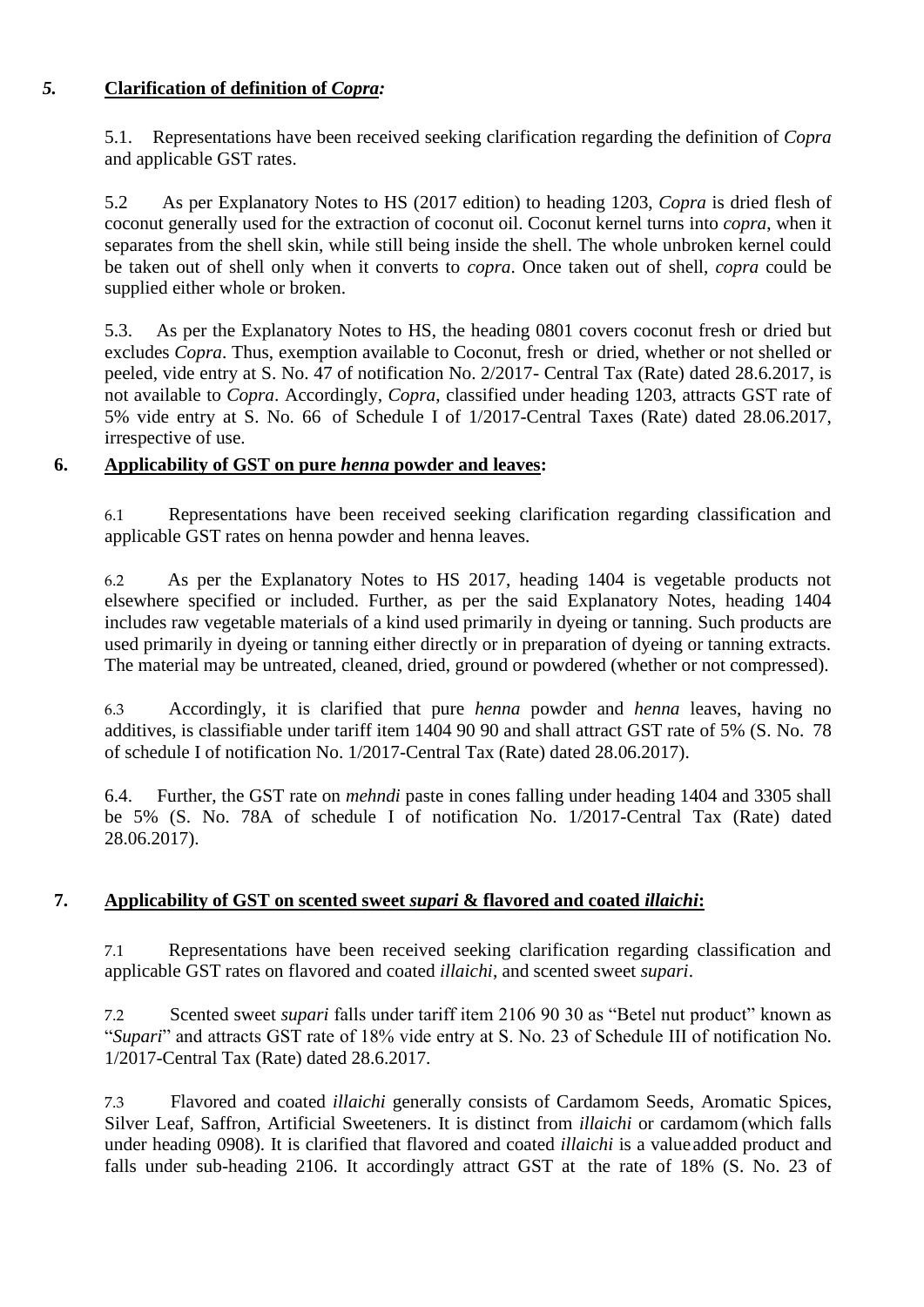schedule III of notification No. 1/2017-Central Tax (Rate) dated 28.06.2017).

# **8. Applicability of GST on Brewers' Spent Grain (BSG), Dried Distillers' Grains with Soluble [DDGS] and other such residues:**

8.1 Representations have been received seeking clarification regarding classification and applicable GST rates on Brewers' spent grain (BSG), Dried distillers' grains with soluble [DDGS] and other such residues of starch manufacture and similar residues,

beet-pulp, bagasse and other waste of sugar manufacture, brewing or distilling dregsand waste, whether or not in the form of pellets.

8.2 As per the Explanatory Notes to the HSN, heading 2303 includes residues of starch manufacture and similar residues (from maize (corn), rice, potatoes, etc.); beet- pulp; bagasse; other waste products of sugar manufacture; brewing or distilling dregs and waste, which comprises in particular - dregs of cereals obtained in the manufacture of beer and consisting of exhausted grains remaining after the wort has been drawn off; malts sprouts separated from the malted grain during the kilning process; spent hops; Dregs resulting from the distillation of spirits from grain, seeds, potatoes, etc; beet pulp wash (residues from the distillation of beet molasses).All these products remain classified in the heading whether presented in wet or dry.

8.3 Thus, Brewers' spent grain (BSG), Dried distillers' grains with soluble [DDGS] and other such residues are classifiable under heading 2303, attracting GST at the rate of5% (S. No. 104 of schedule I of notification No. 1/2017-Central Tax (Rate) dated 28.06.2017).

#### **9. Scope of GST rate on all pharmaceutical goods falling under heading 3006.**

*9.1* Entry at S. No. 65 of Schedule II of notification No. 1/2017-Central Tax (Rate) dated 28.6.2017, reads as *"Pharmaceutical goods specified in Note 4 to this Chapter [i.e. Sterile surgical catgut, similar sterile suture materials (including sterile absorbable surgical or dental yarns) and sterile tissue adhesives for surgical wound closure; sterile laminaria and sterile laminaria tents; sterile absorbable surgical or dental haemostatics; sterile surgical or dental adhesion barriers, whether or not absorbable; Waste pharmaceuticals] [other than contraceptives]"*

9.2 S. No. 65 of Second Schedule of Notification 1/2017- Central Tax (Rate) dated 28.6.2017 refers to the note 4 to Chapter 30 of the First schedule of the Customs Tariff Act, 1975 while mentioning an illustrative list. Certain representations were received seeking clarification on the applicable rate of goods falling under heading 3006 that are not specifically mentioned in the Entry at S. No. 65 of Schedule II of notification No. 1/2017-Central Tax (Rate) dated 28.6.2017.

9.3 Note 4 to Chapter 30 of the First schedule of the Custom Tariff Act, 1975 reads as follows:

*"(a) sterile surgical catgut, similar sterile suture materials (including sterile absorbable*

*surgical or dental yarns) and sterile tissue adhesives for surgical wound closure;*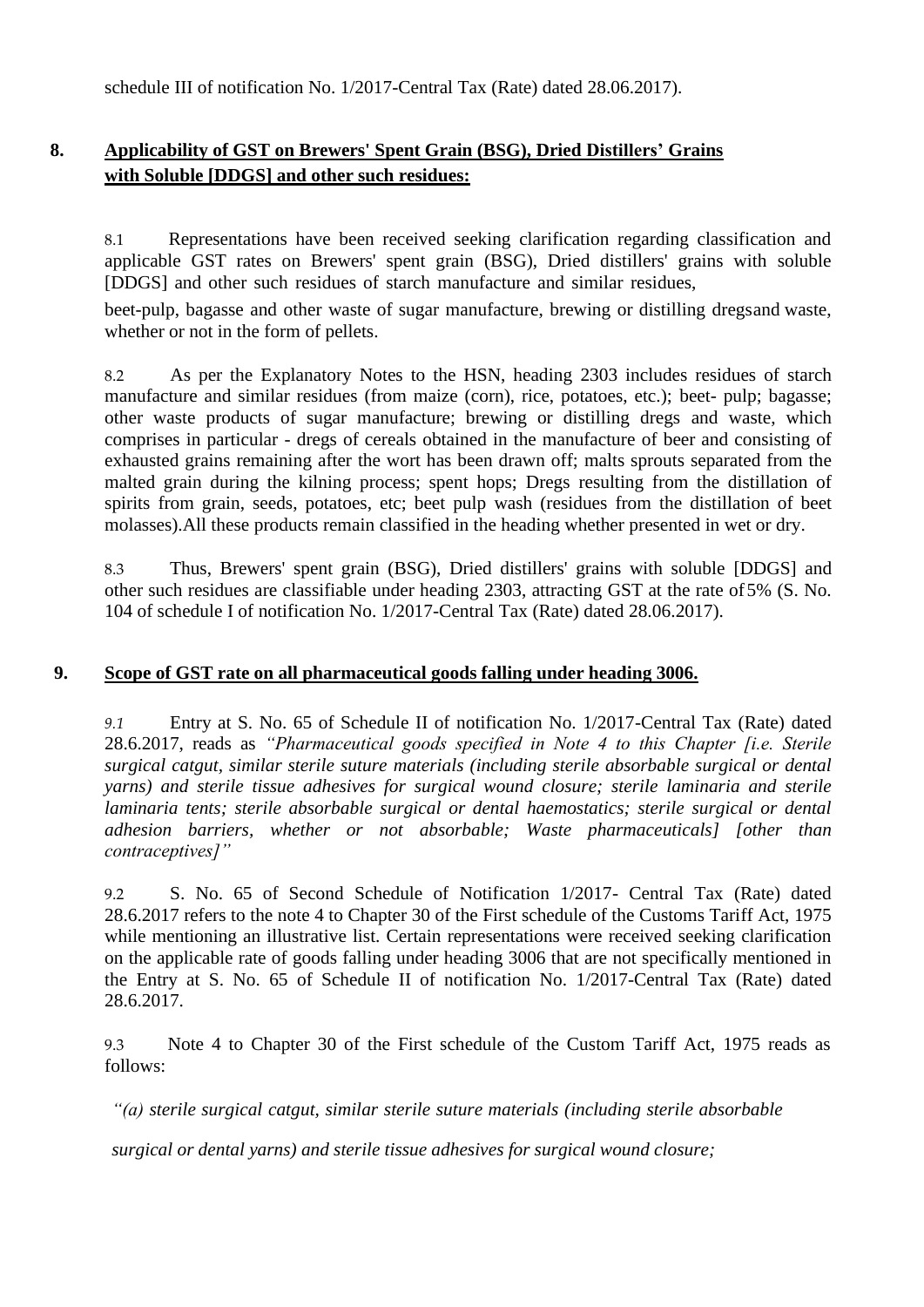*(b) sterile laminaria and sterile laminaria tents;*

*(c) sterile absorbable surgical or dental haemostatics sterile surgical or dental adhesion barriers, whether or not absorbable;*

*(d) opacifying preparations for X-ray examinations and diagnostic reagents designed tobe administered to the patient, being unmixed products put up in measured doses or products consisting of two or more ingredients which have been mixed together for such uses;*

*(e) blood-grouping reagents;*

*(f) dental cements and other dental fillings; bone reconstruction cements;*

*(g) first-aid boxes and kits;*

*(h) chemical contraceptive preparations based on hormones, on other products of heading 2937 or on spermicides;*

*(i) gel preparations designed to be used in human or veterinary medicine as a lubricant for parts of the body for surgical operations or physical examinations or as a coupling agent between the body and medical instruments; and*

*(j) waste pharmaceuticals, that is, pharmaceutical products which are unfit for their original intended purpose due to, for example, expiry of shelf-life.*

*(k) appliances identifiable for ostomy use, that is colostomy, ileostomy and urostomy pouches cut to shape and their adhesive wafers or faceplates."*

9.4 Thus, it is clarified that said entry 65 covers all goods as specified in Chapter Note 4 and Chapter Note 4 in turn covers all goods covered under Heading 3006. Therefore, said entry 65 covers all goods falling under heading 3006, irrespective of the fact that such goods are specifically mentioned in said entry. Therefore, all goods fallingunder heading 3006 attract GST rate of 12% under entry 65 in the 12% rate schedule.

#### **10. All laboratory reagents and other goods falling under heading 3822:**

10.1 Entry at S. No. 80 of Schedule II of notification No.1/2017- Integrated Tax (Rate) dated 28.6.2017 prescribes GST rate of 12% for "All diagnostic kits and reagents".

10.2. Representations have been received whether the benefit of concessional rate of 12% would be available to laboratory agents and other goods falling under heading 3822.

10.3 Heading 3822 covers "Diagnostic or Laboratory Reagents, Certified Reference Materials etc."

10.4 The issue was placed before the GST Council and on its recommendations, it is clarified that the intention of this entry was to prescribe GST rate of 12% to all goods, whether diagnostic or laboratory regents, falling under heading 3822.

10.5 It is accordingly clarified that concessional GST rate of 12% is applicable on all goods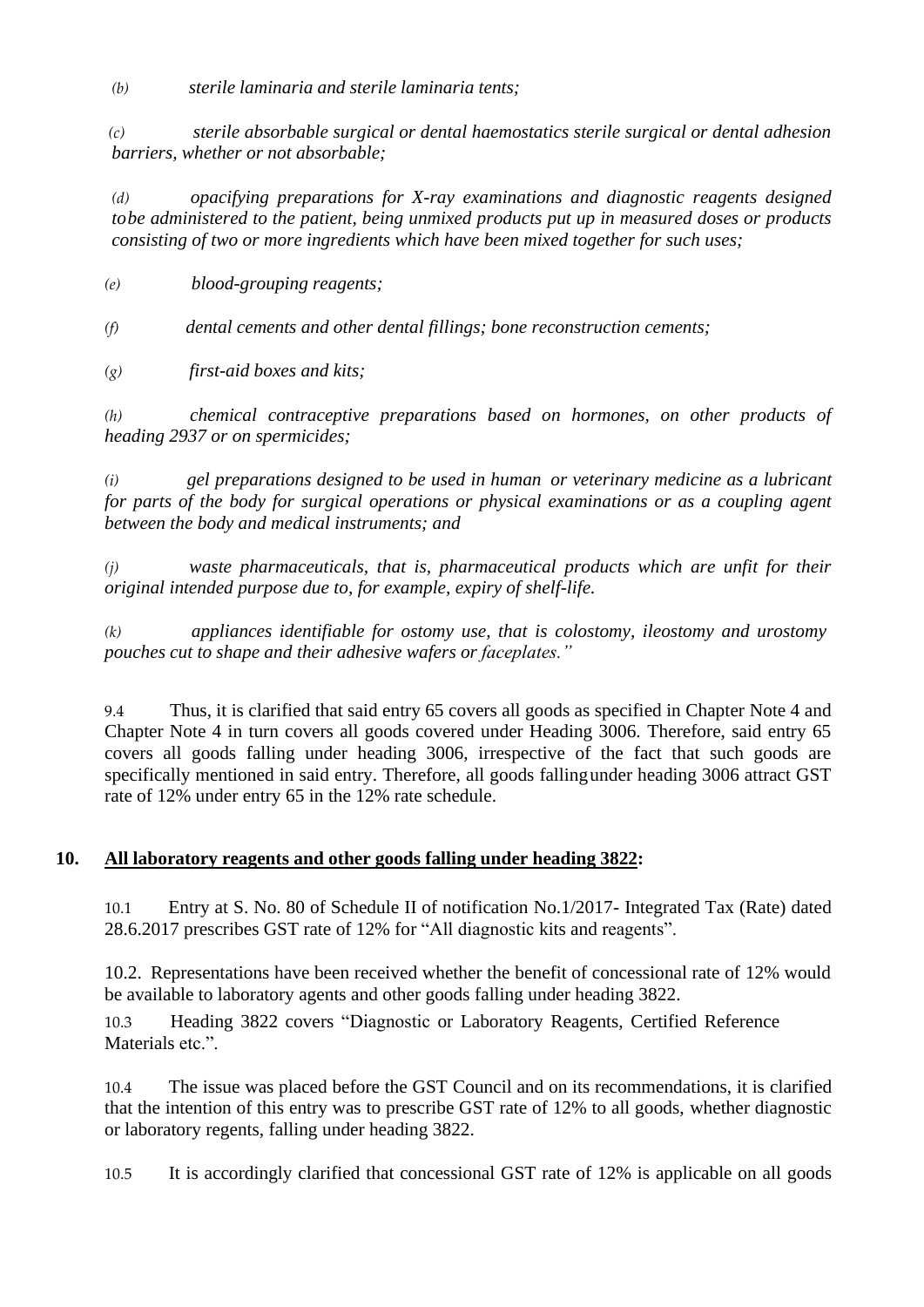falling under heading 3822, vide Entry at S. No. 80 of Schedule II of notification No.1/2017- Integrated Tax (Rate) dated 28.6.2017.

# **11. Requirement of Original/ import Essentiality certificate, issued by the Directorate General of Hydrocarbons (DGH) on each inter-State stock transfer of goods imported at concessional GST rate for petroleum operations**

11.1 Notification No. 3/2017-Central Tax (Rate) prescribes concessional rate of 5% for specified goods which are used in connection with specified petroleum operations. Condition 1 (d) in notification No. 03/2017-Central Tax dated 28.06.2017 prescribes that *"whenever goods so supplied are transferred to other licensee or sub-contractor a certificate from Directorate General of Hydrocarbons (DGH) is to be produced that the goods may be transferred to the transferee"*.

11.2. As per Section 7 read with Schedule-I of the CGST Act 2017, inter-state stock transfer between distinct persons (establishment of same person located in two different states) is considered as 'supply 'of goods.

11.3. Representations have been received seeking clarification whether the original/ import Essentiality certificate can be used for such inter-state stock transfers or a fresh Essentiality certificate would be required for each inter-state stock transfer as it is being treated as supply subject to IGST.

11.4 GST Council deliberated upon this issue and a decision was taken that the original/ import Essentiality certificate, issued by the Directorate General of Hydrocarbons (DGH) is sufficient and there is no need for taking a certificate every time on inter-state movement of goods within the same company / stock transfer solong as the goods are the same as those imported by the company at concessional rate.The importer is required to maintain records and should be able to establish nexus between the stock transfer of goods and the description in the essentiality certificate.

### **12. GST rates applicable on External batteries sold along with UPS Systems/invertor**

12.1 References have been received seeking clarification about whether, 'UPS Systems/inverter sold along with batteries as integral part' are classified under heading 8507 at 28% GST or under heading 8504 at 18% GST.

12.2 The matter has been examined and it is observed that even if the UPS/inverter and external battery are sold on the same invoice, their price are separately known, and they are two separately identifiable items. Thus, this constitutes supply of two distinctly identifiable items on one invoice. Therefore, it is clarified that in such supplies, UPS/ inverter would attract GST rate of 18% under heading 8504, while external batteries would attract the GST rate as applicable to it under heading 8507 (28% for all batteries except lithium-ion battery).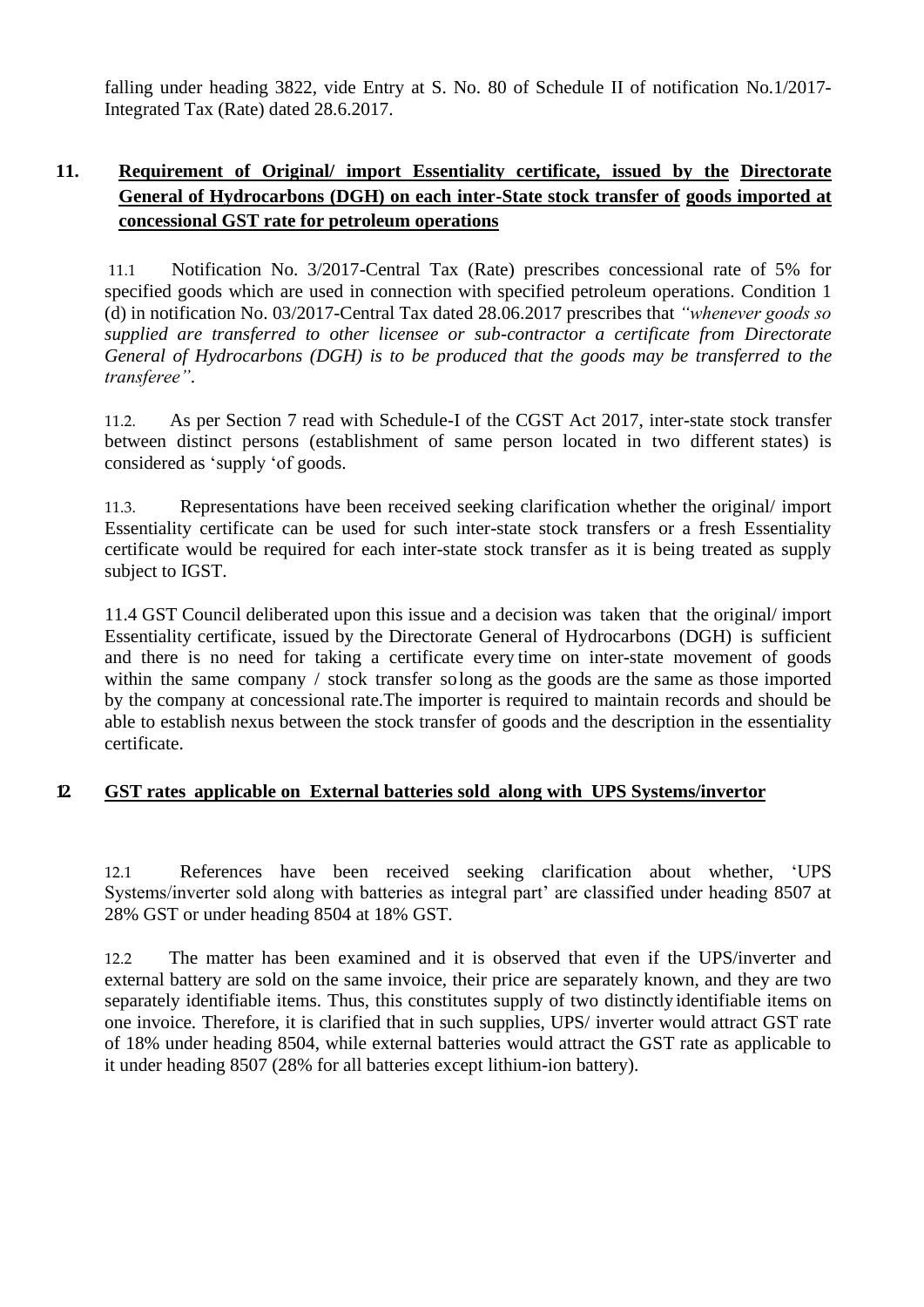# **13. Applicability of GST rates on Solar PV Power Projects**

13.1 Representations have been received seeking clarification regarding the GST rates applicable on Solar PV Power Projects on or before 1st January, 2019. The issue seems to have arisen in the context of Notification No.24/2018- Central Tax (Rate), dated31st December, 2018. An explanation was inserted vide the said notification that GST on specified Renewable Energy Projects can be paid in terms of the 70:30 ratio for goods and services, respectively, with effect from 1st January, 2019. The request has been that same ratio (for deemed value) may be applied in respect of supplies made before1.1.2019.

13.2 As per this explanation, if the goods specified in this entry are supplied, by a supplier, along with supplies of other goods and services, one of which being a taxable service specified in the entry at S. No. 38 of the Table mentioned in the notification No. 11/2017-Central Tax (Rate), dated 28th June, 2017, the value of supply of goods for the purposes of this entry shall be deemed as seventy per cent. of the gross consideration charged for all such supplies, and the remaining thirty per cent. of the gross consideration charged shall be deemed as value of the said taxable service. This mechanism for valuation of supply was recommended by the Council considering thatit adequately represented the value of goods and services involved in the supply.

The GST Council has now decided to clarify that GST on such specified Renewable Energy Projects can be paid in terms of the 70:30 ratio for goods and services, respectively, for the period of 1st July, 2017 to 31st December, 2018, in the same manner as has been prescribed for the period on or after 1st January, 2019, as per the explanation in the Notification No.24/2018 dated 31<sup>st</sup> December, 2018. However, it is specified that, no refunds will be granted if GST already paid is more than the amountdetermined using this mechanism.

### **14. Applicability of GST rates on Fibre Drums, whether corrugated or non-corrugated**

14.1 Hitherto, corrugated boxes and cartons, falling under heading 4819 attracted GSTat the rate of 12% (entry 122 of 12% rate schedule), while other cartons falling under this heading attracted GST at the rate of 18%. Disputes have arisen as regards applicable GST on fibre drums, which is partially corrugated (as to whether it is be treated as corrugated or otherwise). This dispute gets resolved on account of the recommendation of the GST Council, in its 45<sup>th</sup> meeting, to prescribe a uniform GST rate of 18% on all goods classifiable under heading 4819 (with effect from 1st October, 2021 under S. No. 153A of Schedule III of notification No.1/2017- Central Tax (Rate) dated 28.6.2017).

14.2 For the period prior to 1.10.2021, the Council upon taking note of the fact that there was an ambiguity regarding the GST rates applicable on a Fibre Drums, because of its peculiar construction (partially corrugated), has decided that supplies of such Fibre Drums even if made at 12% GST (during the period from 1.7.2017 to 30.9.2021), would be treated as fully GST-paid. Therefore, no action for recovery of differential tax (over and above 12% already paid) would arise. However, as this decision has only been taken to regularize the past practice in view of certain ambiguity, as detailed in para 14.1, no refund of GST already paid shall be allowed if already paid at 18%.